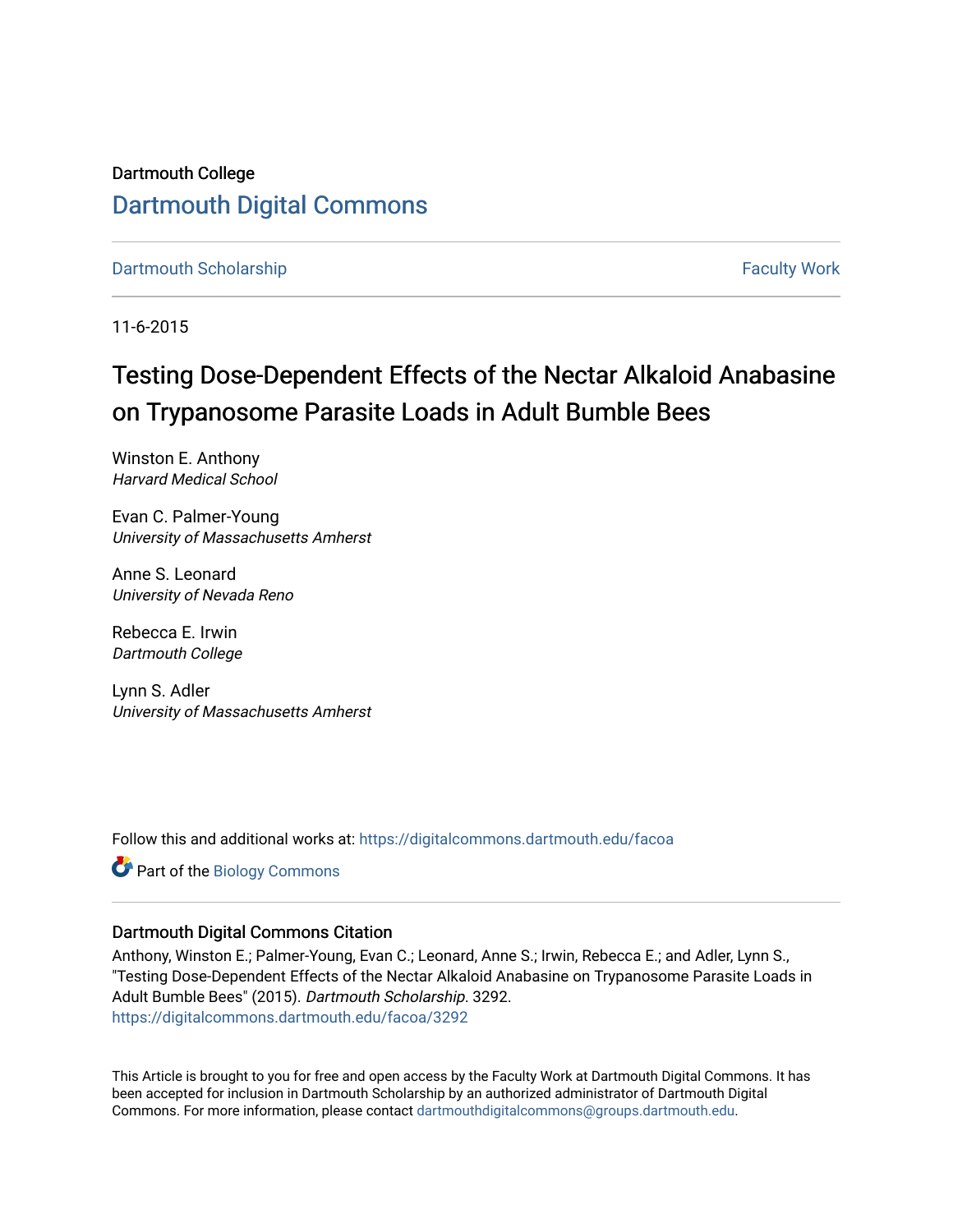

## **G** OPEN ACCESS

Citation: Anthony WE, Palmer-Young EC, Leonard AS, Irwin RE, Adler LS (2015) Testing Dose-Dependent Effects of the Nectar Alkaloid Anabasine on Trypanosome Parasite Loads in Adult Bumble Bees. PLoS ONE 10(11): e0142496. doi:10.1371/ journal.pone.0142496

Editor: James C. Nieh, San Diego, UNITED STATES

Received: July 17, 2015

Accepted: October 22, 2015

Published: November 6, 2015

Copyright: © 2015 Anthony et al. This is an open access article distributed under the terms of the [Creative Commons Attribution License,](http://creativecommons.org/licenses/by/4.0/) which permits unrestricted use, distribution, and reproduction in any medium, provided the original author and source are credited.

Data Availability Statement: All relevant data are within the paper and its Supporting Information files.

Funding: The work was supported by the following: National Science Foundation Division of Environmental Biology, NSF-DEB-1258096: LSA & REI, NSF-DEB-0742923: LSA & REI, [http://www.nsf.](http://www.nsf.gov/div/index.jsp?div=DEB) [gov/div/index.jsp?div=DEB;](http://www.nsf.gov/div/index.jsp?div=DEB) United States Department of Agriculture, National Research Institute (now AFRI), USDA NRI 2008-02346: LSA, [http://nifa.usda.gov/program/agriculture-and-food](http://nifa.usda.gov/program/agriculture-and-food-research-initiative)[research-initiative;](http://nifa.usda.gov/program/agriculture-and-food-research-initiative) National Science Foundation Graduate Research Fellowship: ECPY, [https://www.](https://www.nsfgrfp.org/) [nsfgrfp.org/](https://www.nsfgrfp.org/); and Darwin Fellowship, Graduate

RESEARCH ARTICLE

# Testing Dose-Dependent Effects of the Nectar Alkaloid Anabasine on Trypanosome Parasite Loads in Adult Bumble Bees

Winston E. Anthony<sup>1¤a</sup>, Evan C. Palmer-Young<sup>1</sup>, Anne S. Leonard<sup>1¤b</sup>, Rebecca E. Irwin<sup>2,3</sup>, Lynn S. Adler<sup>1\*</sup>

1 Department of Biology, University of Massachusetts Amherst, Amherst, Massachusetts, United States of America, 2 Department of Biological Sciences, Dartmouth College, Hanover, New Hampshire, United States of America, 3 Department of Applied Ecology, North Carolina State University, Raleigh, North Carolina, United States of America

¤a Current address: Department of Systems Biology, Harvard Medical School, Boston, Massachusetts, United States of America

¤b Current address: Department of Biology, University of Nevada Reno, Reno, Nevada, United States of America

\* lsadler@bio.umass.edu

### Abstract

The impact of consuming biologically active compounds is often dose-dependent, where small quantities can be medicinal while larger doses are toxic. The consumption of plant secondary compounds can be toxic to herbivores in large doses, but can also improve survival in parasitized herbivores. In addition, recent studies have found that consuming nectar secondary compounds may decrease parasite loads in pollinators. However, the effect of compound dose on bee survival and parasite loads has not been assessed. To determine how secondary compound consumption affects survival and pathogen load in Bombus impatiens, we manipulated the presence of a common gut parasite, Crithidia bombi, and dietary concentration of anabasine, a nectar alkaloid produced by Nicotiana spp. using four concentrations naturally observed in floral nectar. We hypothesized that increased consumption of secondary compounds at concentrations found in nature would decrease survival of uninfected bees, but improve survival and ameliorate parasite loads in infected bees. We found medicinal effects of anabasine in infected bees; the high-anabasine diet decreased parasite loads and increased the probability of clearing the infection entirely. However, survival time was not affected by any level of anabasine concentration, or by interactive effects of anabasine concentration and infection. Crithidia infection reduced survival time by more than two days, but this effect was not significant. Our results support a medicinal role for anabasine at the highest concentration; moreover, we found no evidence for a survival-related cost of anabasine consumption across the concentration range found in nectar. Our results suggest that consuming anabasine at the higher levels of the natural range could reduce or clear pathogen loads without incurring costs for healthy bees.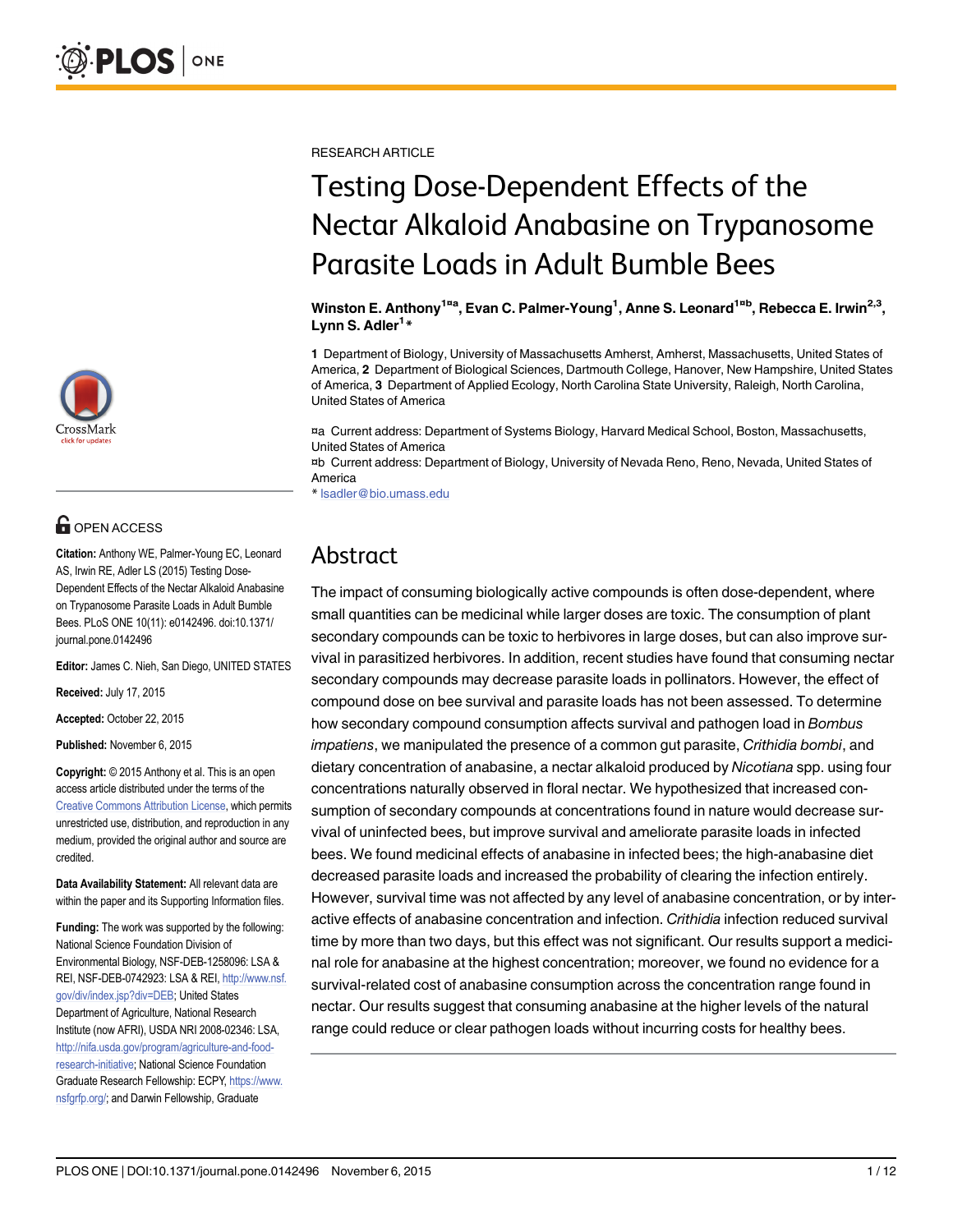<span id="page-2-0"></span>

preparation of the manuscript.

Program in Organismic and Evolutionary Biology: ASL, [https://www.bio.umass.edu/oeb/darwin-fellows.](https://www.bio.umass.edu/oeb/darwin-fellows) The funders had no role in study design, data collection and analysis, decision to publish, or

Competing Interests: The authors have declared that no competing interests exist.

#### Introduction

Plant secondary compounds play an essential role in mediating plant-herbivore interactions [\[1](#page-9-0)]. Concentrations of plant secondary compounds can vary widely both among plant species  $[2-5]$  $[2-5]$  $[2-5]$  $[2-5]$  as well as among individuals within a species [\[6\]](#page-9-0). This variation can strongly affect plant resistance to herbivores as well as herbivore performance [[4,](#page-9-0) [7\]](#page-9-0). Secondary compounds are not limited to vegetative tissue, but can also be found in flowers and floral rewards, including nectar  $[8, 9]$  $[8, 9]$  $[8, 9]$  $[8, 9]$ . Like leaf chemistry, nectar secondary compound concentrations also vary among individuals within species  $[10]$  $[10]$  as well as across species  $[2, 5, 11]$  $[2, 5, 11]$  $[2, 5, 11]$  $[2, 5, 11]$  $[2, 5, 11]$  $[2, 5, 11]$ . For example, caffeine concentrations varied over an order of magnitude in nectar of different Coffea species, reaching levels as high as instant coffee in C. canephora [\[11\]](#page-10-0). Pollinators can show strong dose-dependent responses to nectar secondary compounds (reviewed in [\[12\]](#page-10-0)). For example, low levels of nectar caffeine in artificial flowers increased pollen deposition by bumble bees relative to control flowers without caffeine. However, higher caffeine levels were deterrent, resulting in pollen deposition equivalent to control flowers [\[12\]](#page-10-0). Similar studies have found that low levels of secondary compounds can be attractive to honey bees, while higher levels are deterrent  $[13, 14]$  $[13, 14]$  $[13, 14]$ . Thus, assessing effects of secondary compounds at multiple concentrations is critical to understand their role in ecological interactions.

Secondary compounds generally reduce herbivore survivorship and reproduction, but can also benefit herbivores by reducing parasitism or predation ([\[15](#page-10-0), [16\]](#page-10-0), reviewed in [\[17,](#page-10-0) [18\]](#page-10-0)). Compound dose can affect herbivore parasitism, but the direction of this effect depends on the compound, the herbivore and the parasite [\[19](#page-10-0)]. In pollinators, recent studies have demonstrated that a range of nectar secondary compounds can reduce Crithidia bombi loads or slow the progression of infection in bumble bees  $[20-22]$  $[20-22]$  $[20-22]$ . In honey bees, thymol consumption improved longevity of bees infected with Nosema ceranae [[23](#page-10-0)], and consumption of sunflower nectar reduced N. ceranae loads [\[24](#page-10-0)]. However, there can be costs as well as benefits associated with consuming secondary compounds. Chronic consumption of nicotine had detrimental effects on healthy but not infected Bombus terrestris [\[22\]](#page-10-0). Similarly, consumption of the nectar alkaloids gelsemine and anabasine reduced C. bombi loads in B. impatiens but also decreased measures of reproduction  $[20, 21]$  $[20, 21]$  $[20, 21]$ . In spite of the wide variation in secondary compound concentration in plant tissues, including nectar, previous studies manipulated the presence rather than concentration of secondary compounds. To date, we have little information on the associated costs and benefits of varying concentrations of nectar compounds for parasite load and bee performance. Assessing the relationship between compound dose, parasite loads, and host mortality could define concentrations at which compounds ameliorate infection severity without compromising survival.

The goal of this study was to assess whether the nectar alkaloid anabasine exerts dosedependent effects on survival and parasite load in bumble bees infected with C. bombi. In Nicotiana glauca, the mean nectar anabasine level in one study was 5.0 ppm  $[25]$  $[25]$  $[25]$ , while a subsequent study by the same research group found mean nectar concentrations less than 0.5 ppm [\[26](#page-10-0)], indicating substantial variation across plants and years. We predicted that consuming high concentrations of dietary anabasine would decrease survival time in healthy bees. In infected bees, however, we expected that costs of anabasine consumption would be offset by anti-parasite benefits, such that increasing concentrations of anabasine would decrease parasite loads and improve survival. Wild bees provide essential pollination services [\[27\]](#page-10-0), but many bumble bee populations are dwindling [[28](#page-10-0)]. A variety of potential factors are implicated in declines  $[29]$  $[29]$  $[29]$ , including the parasites C. bombi and N. bombi  $[30]$ . Assessing the role of natural variation in nectar secondary compound concentrations on parasite loads and bee survival may shed new light on strategies for managing bee disease.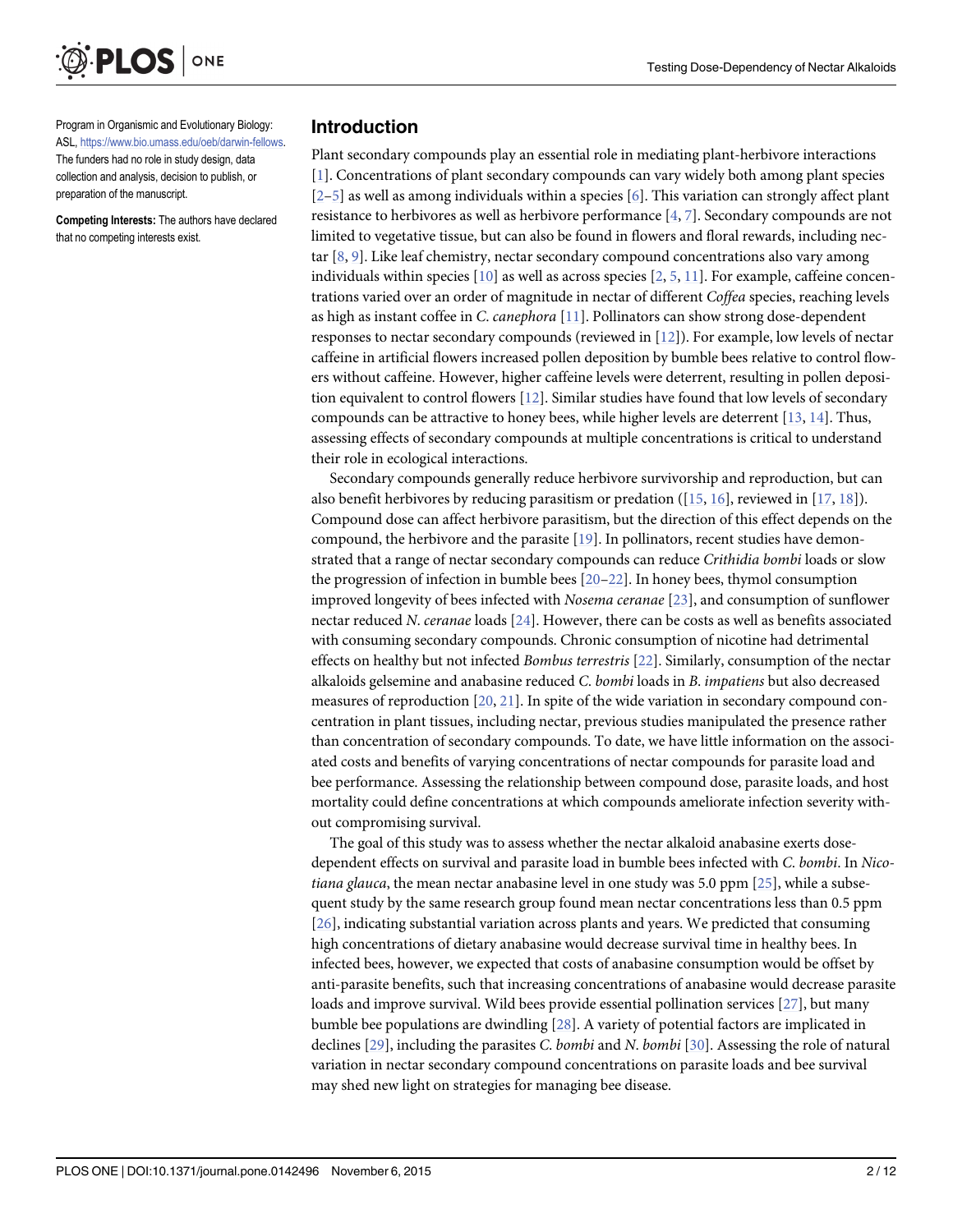#### <span id="page-3-0"></span>Materials and Methods

#### Study system

Our experiments were conducted on laboratory colonies of B. impatiens (Apidae), the Common Eastern Bumble Bee, a eusocial insect distributed throughout the eastern US [\[28\]](#page-10-0). Queens winter underground, emerging in spring to found nests. The colony grows throughout the summer, during which workers collect nectar and pollen from local flowers. In autumn, colony production shifts from workers towards males (drones) and new queens [\[31\]](#page-10-0). As generalist foragers, B. impatiens likely encounter an array of nectar and pollen secondary compounds in their diet [[32](#page-11-0)].

Crithidia is a genus of arthropod-parasitizing trypanosome protozoa that are related to the causative agents of leishmaniasis, Chagas disease, and African sleeping sickness. Crithidia bombi prevalence can reach as high as 80% of bees infected in North American and European Bombus [\[30,](#page-10-0) [33](#page-11-0)–[35\]](#page-11-0). Crithidia bombi resides in the hindgut and is transmitted vertically by overwintering queens and horizontally through bumble bee feces in nest material [[36\]](#page-11-0) and at flowers [\[37\]](#page-11-0). The ability of C. bombi to infect multiple *Bombus* species gives it the potential to play a large role in bumble bee decline [\[38\]](#page-11-0). Crithidia bombi infection can increase hibernation mortality in overwintering queens, decrease queen fitness by 40%, and reduce colony size and production of males [\[39\]](#page-11-0). C. bombi resistance is compromised in colonies with low genetic diversity [[40](#page-11-0), [41](#page-11-0)], making this parasite especially detrimental to small inbred populations. Crithidia bombi infection can also inhibit bee learning and foraging efficiency, thereby impacting pollination services [[42,](#page-11-0) [43\]](#page-11-0).

Anabasine is a pyridine and piperidine alkaloid found in plants of the Nicotiana genus. A structural isomer of nicotine, anabasine caused dose-dependent growth inhibition of a variety of bacterial and fungal pathogens of humans [\[44](#page-11-0)]. In humans, low levels of anabasine provoke nausea, and vomiting; high levels cause paralysis and death [[45](#page-11-0)]. In insects, anabasine was toxic to mosquito larvae  $[46]$  and apple aphids  $[47]$ . In Palestinian sunbirds (Nectarinia osea), anabasine in N. glauca nectar deterred feeding, reduced sugar assimilation, and decreased gut transit time [[48](#page-11-0)]. Anabasine at 5 ppm reduced C. bombi loads in B. impatiens by 81%, and 20 ppm reduced parasite loads but also delayed time to egg laying [\[21\]](#page-10-0). However, this study did not consider the effects of multiple anabasine concentrations.

#### Experimental Design

To determine how anabasine consumption and C. bombi infection interact to affect bumble bee survival, we fed bees with four concentrations of anabasine: 0 ppm, 1.81 ppm, 3.62 ppm, and 7.25 ppm (hereafter referred to as control, low, medium and high). These concentrations were chosen to span the range of anabasine found in N. glauca nectar; the highest concentration was approximately 2 SD above the mean in a previous study  $[48]$ . The four anabasine treatments were crossed in a factorial design with two infection treatments (C. bombi infected or control), for a total of eight treatment combinations. Bees from six uninfected colonies of B. impatiens (Biobest, Leamington, ON, Canada) were randomly assigned to treatments as they emerged from puparia. The experiment was partitioned into 20 blocks of eight for a total of 160 bees. A block was defined as a group of eight consecutively emerging bees that included all treatment combinations. After excluding bees that died fewer than three days after inoculation, one colony that contributed only 3 bees to the experiment, or those without final weight measurements, there was a total of 131 bees included in analysis.

Colonies were housed in plastic acrylic hives contained within 30 cm x 20 cm x 20 cm cardboard boxes. They were fed every 2 days with a 5 g portion of pollen (Koppert Biological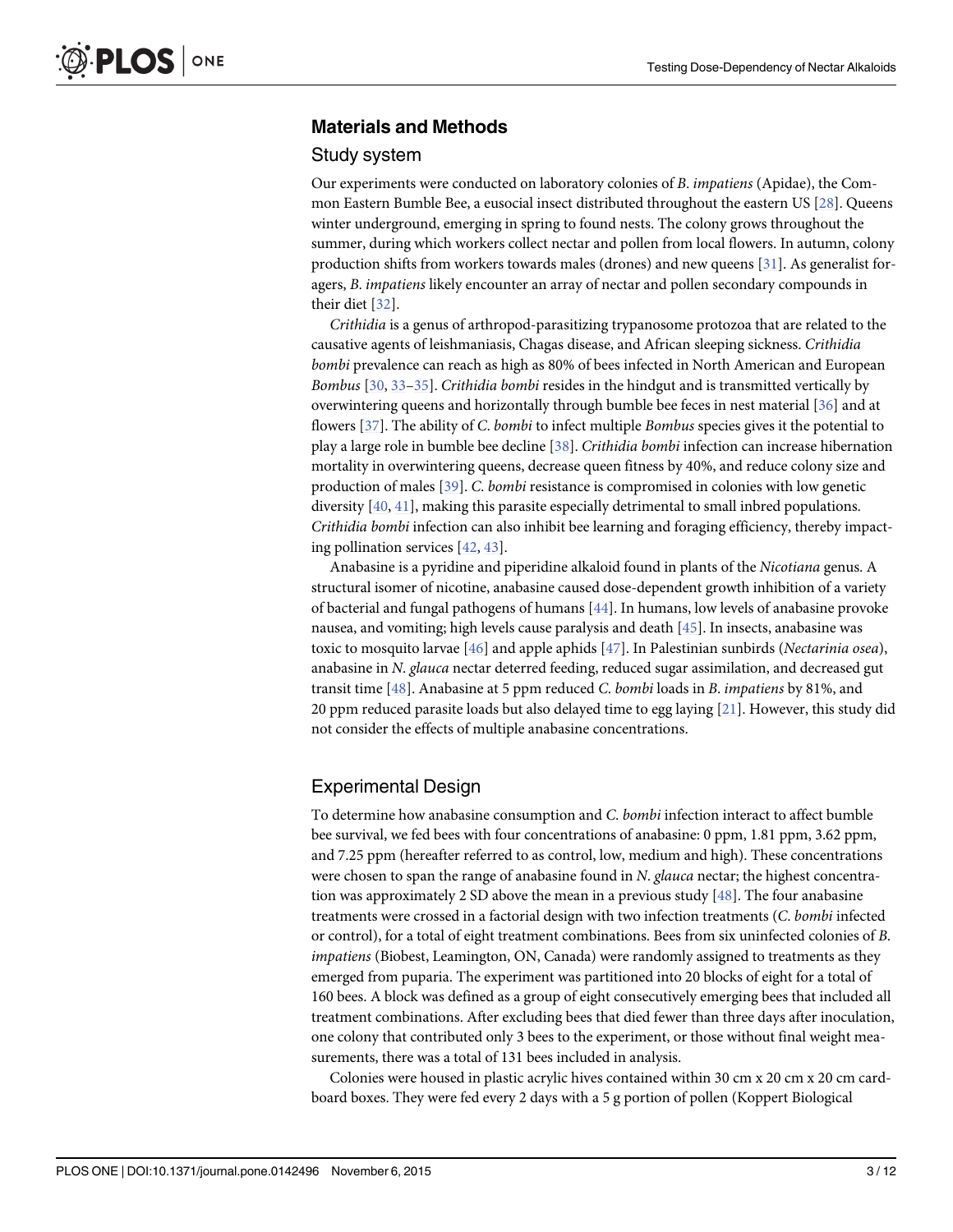<span id="page-4-0"></span>Systems, Scarborough, Ontario, Canada) mixed with 30% sucrose solution and given ad libitum access to 30% sucrose solution. Pupal clumps containing callow workers about to emerge were removed from colonies twice weekly. To remove pupal clumps, workers were evacuated from the colony using an Insect-Vac (BioQuip, Rancho Dominguez, CA, USA) and clumps were removed with forceps and scalpels. Pupal clumps were kept at 26.5°C with a 12-hour photoperiod in a separate ventilated 500 mL plastic container (Rubbermaid, Fairlawn, OH, USA) for each colony. Pupal clumps were monitored twice daily for newly emerged workers (callows). By preventing contact of experimental bees with their natal colonies, we avoided exposing them to microorganisms within the colony that can affect growth and spread of C. bombi [\[49](#page-11-0)]. Newly emerged bees were randomly assigned to experimental treatments and individually housed in 25 ml plastic scintillation vials (see  $S1$  Fig) from the time they emerged until dissection. Bees were maintained on a laboratory bench at room temperature with artificial light during the day and natural light from nearby windows.

#### Crithidia bombi inoculation and experimental treatments

Crithidia bombi was obtained from gut dissections of wild B. impatiens collected at the University of Massachusetts (Amherst, MA).The parasite was propagated in two laboratory "source" colonies of B. impatiens that were inoculated with C. bombi from the wild bees. Colonies were infected by placing five 200 μl droplets of sucrose containing 15,000 parasite cells  $\mu L^{-1}$  in the colonies' honeypots, allowing multiple bees to be inoculated by consuming the droplets. In addition, for each inoculation approximately 10 bees were pulled from the hive and individually inoculated with a 6 μL droplets containing 6,000 C. bombi cells. We monitored the spread of infection for approximately four weeks in the source colonies by sampling feces from haphazardly chosen workers [[50](#page-11-0)]. Colonies were considered ready for use as source colonies when at least 5 out of 10 haphazardly sampled worker bees exhibited infection levels exceeding 800 C. bombi cells  $\mu L^{-1}$  of gut homogenate.

To infect experimental worker bees, inoculum was prepared by dissecting 5 bees from an infected source colony. Mid- and hindguts were ground with a plastic pestle in 300 μL of distilled water in a 2 mL microcentrifuge tube. The solution was vortexed for 5 seconds and allowed to settle for 3–8 hours at room temperature. Parasite cells from a 10 μL aliquot of the supernatant were counted with a haemocytometer under a compound microscope at 40x magnification. Gut extracts were combined with sucrose and distilled water to achieve a solution that was 30% sucrose (wt/wt) with 1,500 C. bombi cells  $\mu L^{-1}$ . Freshly prepared inoculum was used for each day of experimental inoculations.

The experiment was conducted during June and July, 2012, following the protocol used to test effects of gelsemine and other secondary compounds on C. bombi [\[20,](#page-10-0) [51\]](#page-11-0). For the first 2 days after emergence, bees were fed a 30% sucrose solution *ad libitum*. At the end of the second day, the feeder was removed and the bee was starved overnight. On the morning of the third day, we inoculated experimental bees with 6,000 C. bombi cells in 4 μL 30% sucrose; uninfected bees received 4 μL 30% sucrose without C. bombi. After inoculation, bees were fed 0.5 ml of their treatment solution (30% sucrose with no, low, medium or high anabasine) and approximately 20 mg of pollen daily.

#### Survival and parasite loads

Following inoculation, we checked bees daily and recorded mortality. Bee mass (at time of death) and length of the radial cell on the right forewing were recorded as estimates of bee size [\[52](#page-11-0)]. We then dissected dead bees to assess parasite load. The gut was removed from the abdomen with forceps and C. bombi cells were counted using the protocol under 'C. bombi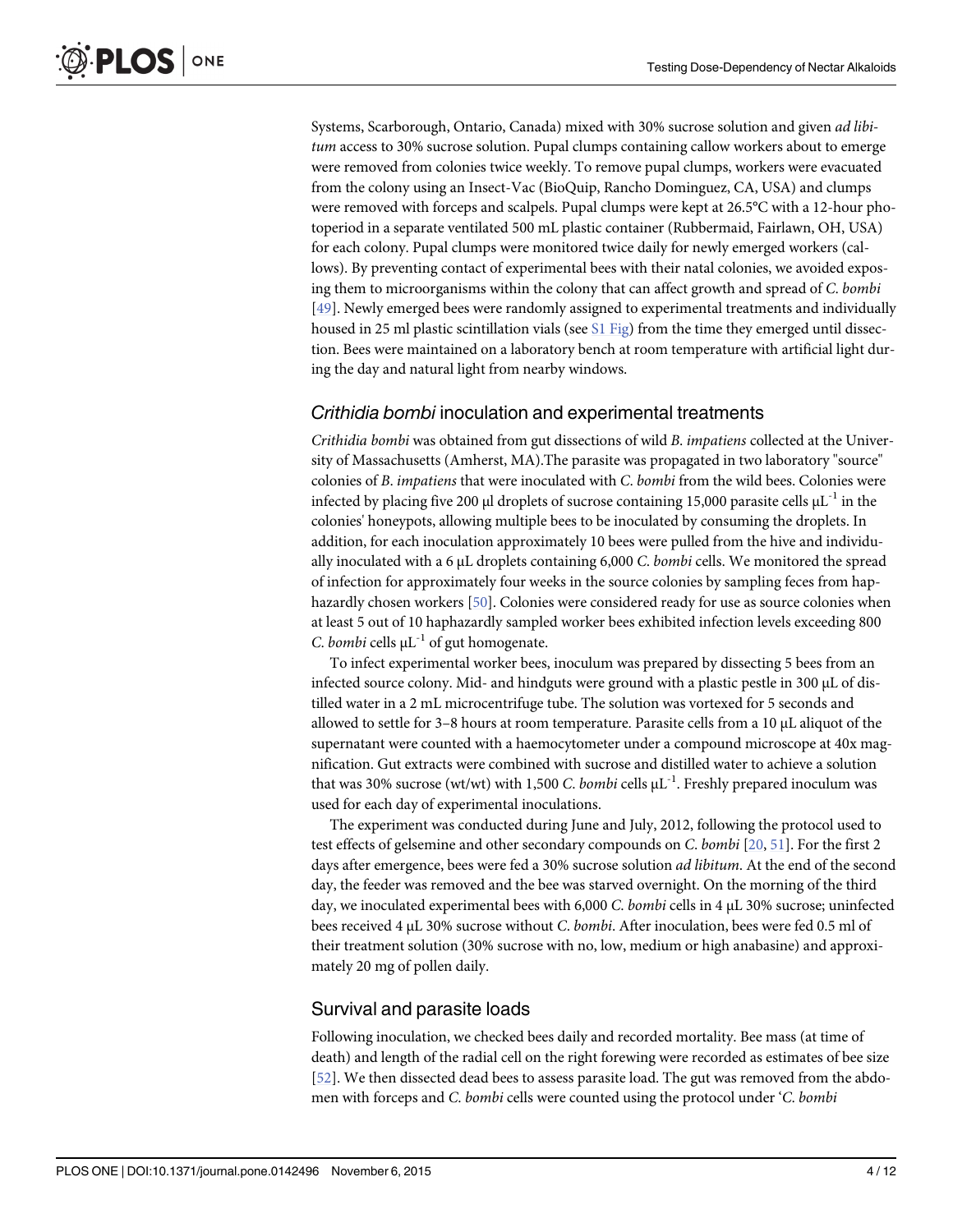<span id="page-5-0"></span>inoculation.' Two uninoculated bees that contained  $C$ . bombi, presumably through mislabeling or contamination during treatments, were excluded from analyses.

#### Statistical analysis

Pathogen responses were analyzed with SAS Version 9.4 (Cary, NC) and survival analyses were conducted using R Version 3.2.2 [[53\]](#page-11-0). For inoculated bees only (60 bees total, with  $n = 13-16$ per treatment group), the effect of anabasine treatment on C. bombi parasitism was analyzed two ways. First, we used type III SS mixed-model ANOVA to analyze the effect of anabasine treatment as a fixed effect on parasite loads (cell concentration  $mL^{-1}$  gut extract,  $log[x+1]$  transformed); colony and block were included in the model as random effects. Counts were  $log(x)$ +1) transformed to improve residual fit to a normal distribution and retain samples with zero counts. Second, we used logistic regression to determine whether anabasine treatment, colony, or block affected the probability of having detectable infection at time of death. Neither colony nor block were significant in this model and were removed. We used the SAS ESTIMATE statement to calculate post-hoc significance tests comparing odds of infection between treatment levels. For inoculated and uninoculated bees (131 bees total; with  $n = 12$  to 21 per treatment combination), effects of diet and infection on survival were analyzed using a Cox proportional hazards mixed-effects model [\[54\]](#page-11-0). Death hazard rate was used as the response variable; anabasine treatment, infection, and their interaction were used as predictor variables; colony and block were included as random factors. Statistical significance of main effects and the interaction term were tested using Wald  $\chi^2$  tests [[55](#page-11-0)]. For the analyses of survival and C. bombi cell counts, radial wing cell length and callow mass were initially included as covariates, but were then excluded because neither explained significant variation in either response.

#### **Results**

There was a significant effect of the anabasine treatment on the probability that bees had detectable C. bombi at death (df = 3, Wald Chi-Square =  $9.2925$ , P = 0.0256). Post-hoc tests found near-significant differences between the medium and high-anabasine treatment  $(z = 1.96; P = 0.0503)$  but not other comparisons of individual treatments  $(|z| < 1.3, P > 0.2)$ . However, the high-anabasine treatment was significantly different from all other treatments combined  $(z = -2.93; P = 0.0034)$ ; final infection rate in the high-anabasine group was less than half of that in any other treatment group [\(Fig 1](#page-6-0)). Anabasine treatment also affected mean parasite load ( $F_{3,56} = 3.79$ ,  $P = 0.015$ ), again with the lowest C. bombi cell counts in the high anabasine treatment. Pairwise comparisons with a Tukey's test showed a significant reduction in parasite loads in the high anabasine treatment compared to the medium treatment ( $P = 0.0126$ , [Fig 2](#page-7-0)) and marginally different between the high and the low treatment ( $P = 0.051$ ). None of the other pairwise comparisons were significantly different ( $P > 0.1$  for all).

Survival was not significantly affected by anabasine treatment ( $\chi^2$  = 1.4, df = 3, P = 0.71), *Crithidia* infection ( $\chi^2 = 0.47$ , df = 1, P = 0.49), or their interaction ( $\chi^2 = 0.32$ , df = 3, P = 0.96).

#### **Discussion**

Within the concentration range observed in floral nectar, anabasine had no significant effects on bumble bee survival but improved resistance to the trypanosome parasite C. bombi. Interestingly, anabasine only reduced pathogen loads at the highest concentration, suggesting that there is a threshold effect rather than linear relationship with dose (Figs [1](#page-6-0) and [2](#page-7-0)). Thus, we did not find the hypothesized dose-dependent relationship, with medicinal benefits at low doses and toxic effects at high doses. Instead, there was little cost or benefit of anabasine consumption at low doses, and the only medicinal effect was realized at the highest dose. Our result is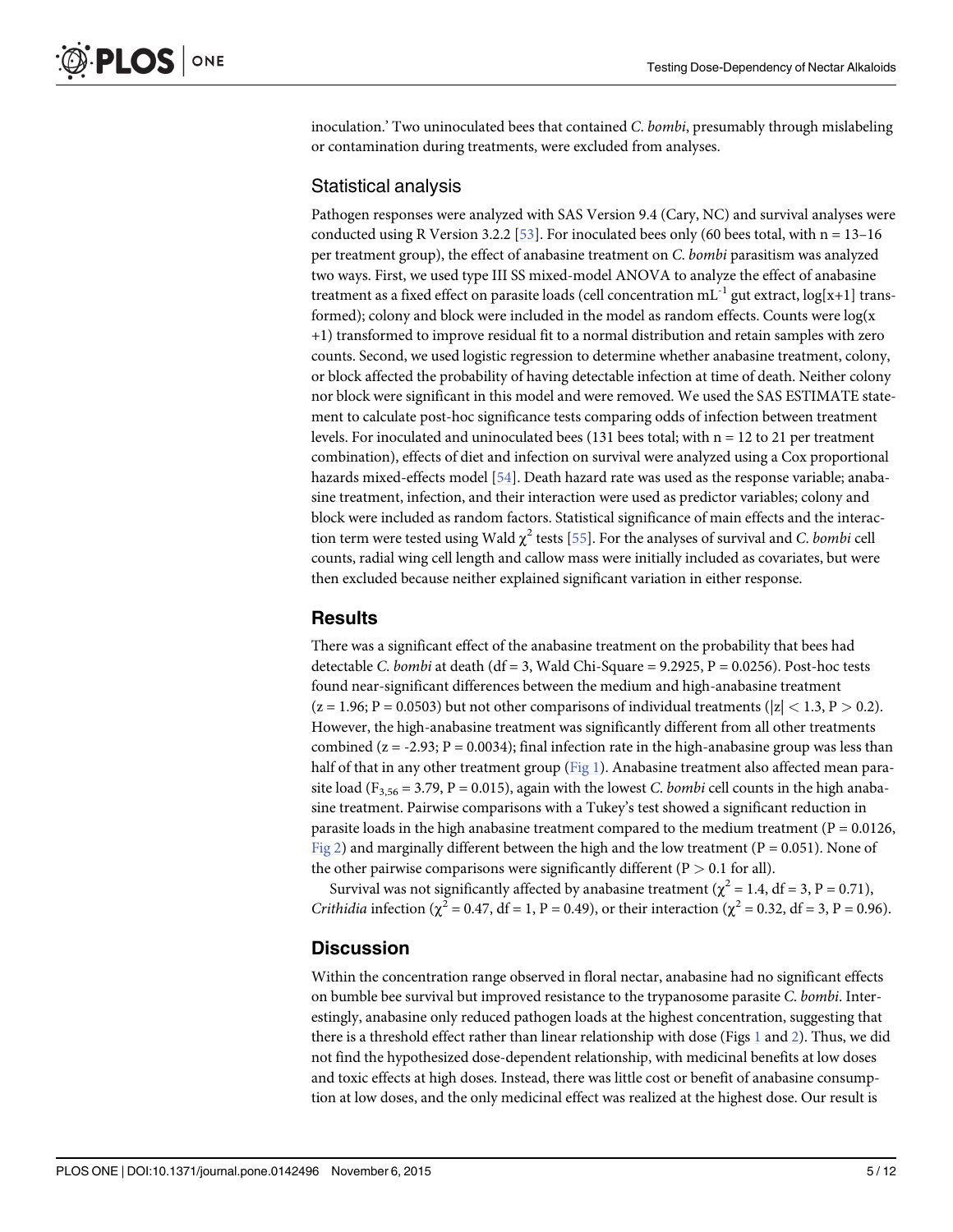<span id="page-6-0"></span>



[Fig 1. E](#page-5-0)ffects of anabasine treatment on probability of infection at time of death. Anabasine treatment significantly affected the mean probability of bees having detectable C. bombi at time of death ( $P = 0.0256$ ).

doi:10.1371/journal.pone.0142496.g001

unlikely to be due to effects of starvation on pathogens when nectar alkaloid concentrations are high, as prior work found that B. impatiens consumed 16% more sucrose solution with 20 ppm anabasine than an anabasine-free control  $[21]$  $[21]$ . This study contributes to a growing body of literature that examines the effects of secondary compounds on pollinator health. Further research, including field study, is needed to determine the effects of anabasine and other secondary compounds on wild populations subjected to multiple stressors and exposed to mixtures of secondary compounds. Knowledge of the antiparasitic properties of secondary compounds could eventually be applied to bee management.

We had predicted that anabasine ingestion would decrease longevity of healthy bees, but improve survival in infected bees. To our surprise, neither C. bombi infection, anabasine concentration, nor their interaction significantly affected survival. The absence of survival-related costs of alkaloid consumption indicates that bees have high tolerance for this alkaloid under laboratory conditions. Our results are consistent with previous experiments showing high deterrence thresholds and no effects on mortality for bees consuming nicotine—an isomer of anabasine—at levels far exceeding those found in nectar [[56](#page-11-0)]. Anabasine consumption might be more costly under the energetic stresses found under field conditions, particularly because nectar phytochemicals and nicotine analogues can decrease total food consumption [[56](#page-11-0), [57](#page-12-0)]. Similarly, C. bombi infection may have more detrimental effects on starved bees [\[58\]](#page-12-0),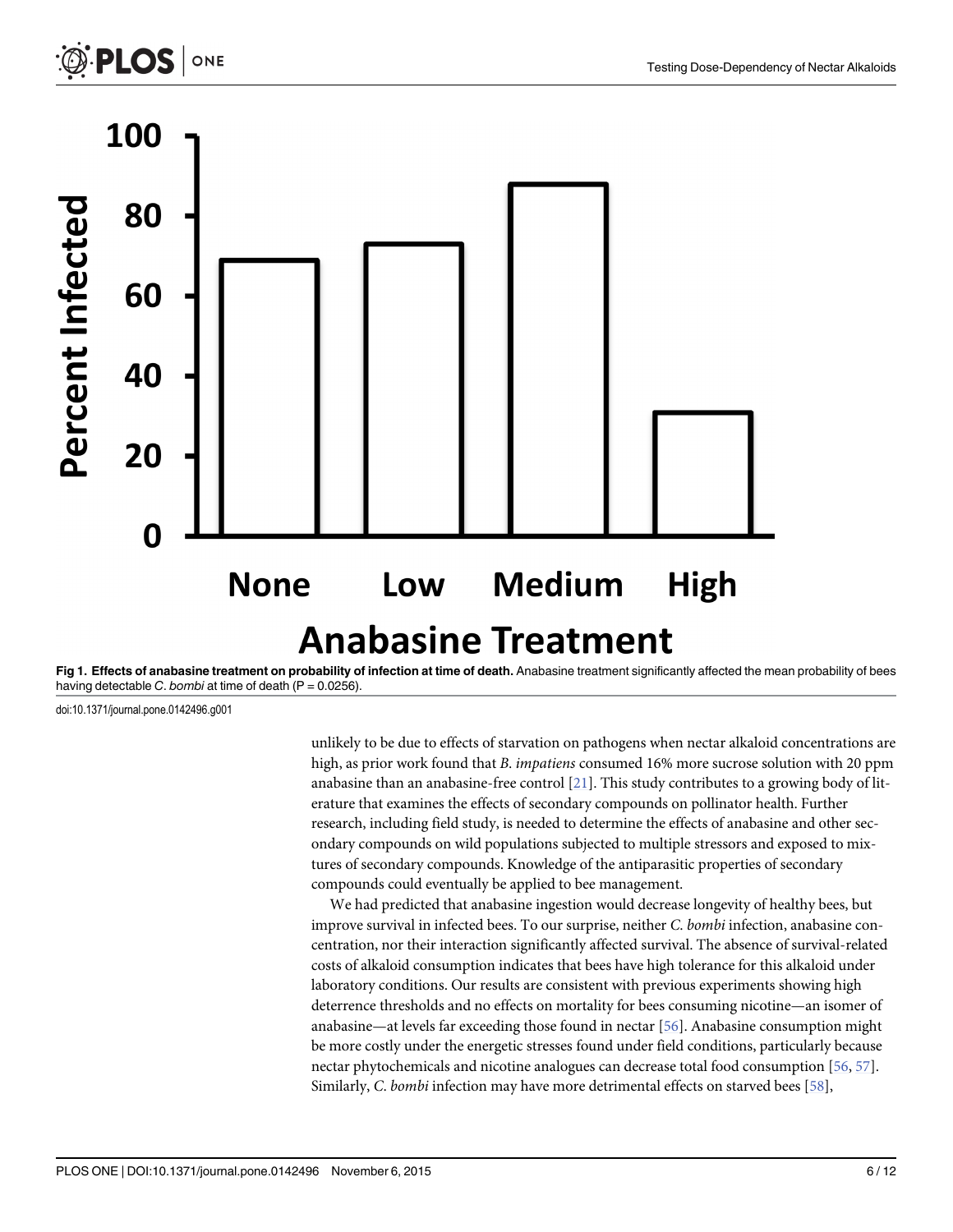

[Fig 2. E](#page-5-0)ffects of anabasine treatment on parasite load. Anabasine treatment had a significant effect on C. bombi parasite load at time of death  $(P = 0.015)$ . Error bars show mean  $\pm$  SEM of untransformed data.

doi:10.1371/journal.pone.0142496.g002

<span id="page-7-0"></span>**PLOS** 

ONE

suggesting that bees in natural conditions might be more susceptible to alkaloid effects than sedentary bees fed *ad libitum*. Alternatively, because our experimental bees were maintained individually on a lab bench, exposed to light and variable temperatures, they may have been more stressed than colony bees and died due to other causes before experiencing mortality effects of alkaloid consumption. In support of this hypothesis, a related experiment using B. terrestris inoculated with C. bombi found that mortality effects of nicotine consumption were only apparent 30–35 days after treatments began [[22](#page-10-0)], while our bees died on average after 16 days.

Anabasine consumption reduced bumble bee parasite loads at the highest concentration tested, which was still in the range of natural nectar values [[25\]](#page-10-0). This result is consistent with previous studies that documented reduced parasitism in bees fed alkaloids [[59\]](#page-12-0), including nicotine [[60](#page-12-0)] and anabasine, as well as other types of nectar secondary metabolites [[23](#page-10-0), [51](#page-11-0)]. Most of this prior work tested compounds over relatively short time frames. Our study builds on these prior findings by showing that reduced pathogen loads are sustained over the course of a worker bee's lifespan, and that high anabasine increased the chances of clearing the infection entirely. This is in contrast to recent work in B. terrestris, where consuming nicotine reduced C. bombi loads initially but did not clear infections, and within 10 days pathogen levels in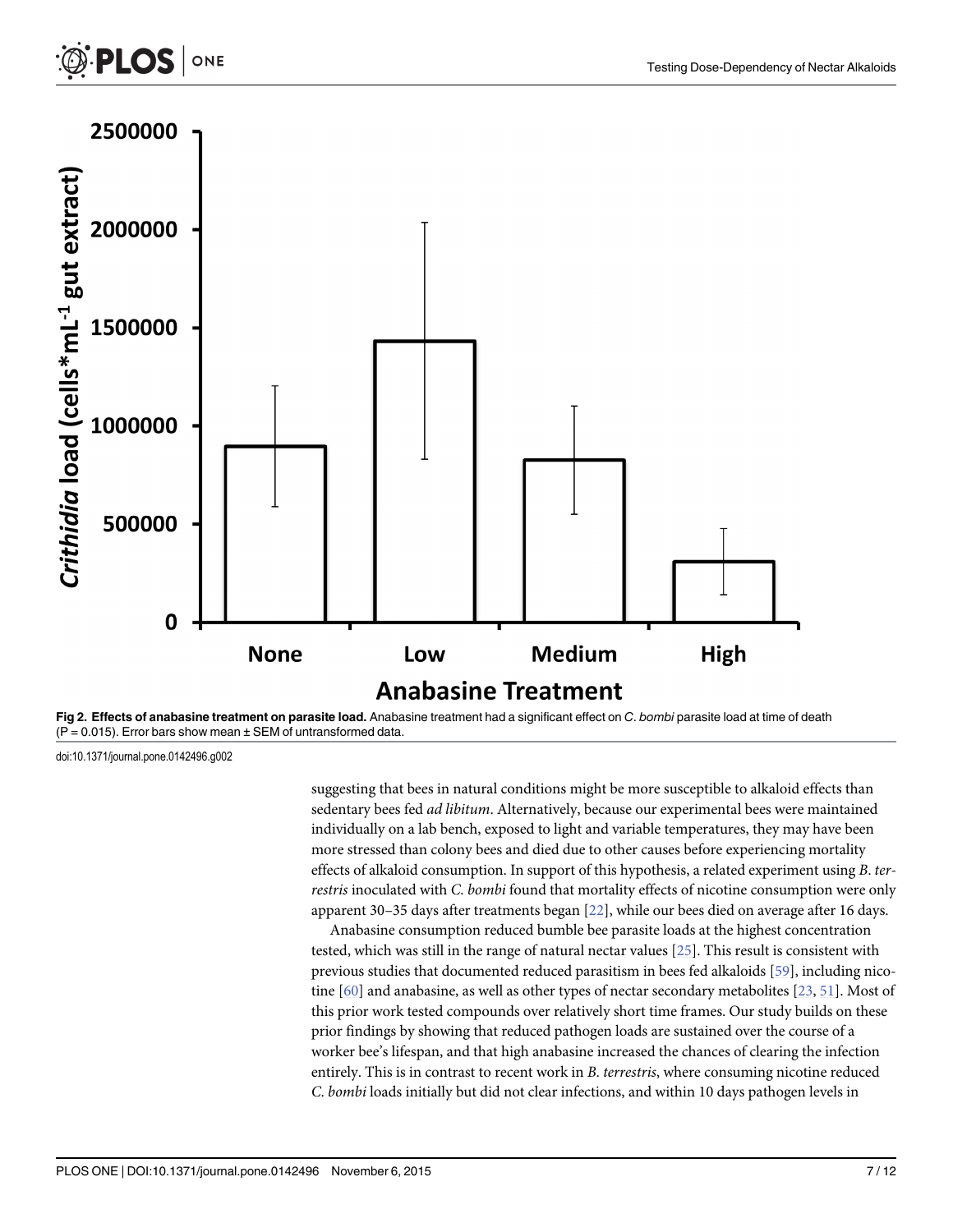<span id="page-8-0"></span>nicotine-fed bees approached that of control bees [\[22\]](#page-10-0). In that study, chronic nicotine consumption was detrimental to healthy but not infected bees, supporting the hypothesis that such consumption can be medicinal. Given that bees voluntarily consume secondary compounds at levels exceeding those in nectar [\[56\]](#page-11-0), and that infected bees may prefer nectar with secondary compounds over control solutions, the medicinal effects of anabasine have the potential to be realized under field conditions.

Dietary context may enhance or diminish the medicinal effects of consuming individual compounds. The dietary concentrations used in our experiments would be approached by bees consuming exclusively N. glauca nectar, which is possible given that worker bees tend to forage on one or several floral species [\[31\]](#page-10-0). But medicinal effects might be realized at lower concentrations if compounds have synergistic effects when consumed as mixtures. Even single-plant diets include multiple secondary chemicals; N. glauca nectar, for example, contains both nicotine and anabasine [[48](#page-11-0)]. Diets consumed by less specialized foragers would include a variety of metabolites, as would the diets of nest bees consuming the pollen and honey derived from different host plants.

The medicinal effects of particular dietary components may depend on a three-way interaction between parasite genotype, host genotype, and diet composition. In B. terrestris, the effects of food supplementation on C. bombi loads depended on host genotype-parasite genotype interactions, such that the ideal sugar concentration differed by bee colony and parasite strain [\[61\]](#page-12-0). Bumble bee gut microbes, which differ between colonies, were protective against C. bombi infection  $[62]$ . The microbiome, which is known to influence drug metabolism in humans  $[63]$  $[63]$  $[63]$ , might determine how colonies metabolize and respond to secondary compounds. Genotypic variation among parasites in susceptibility to secondary compounds may also alter the course of infection. Our experiment used six different colonies, but tested only one parasite strain. Future work should address local and regional variability in parasite tolerance to medicinal metabolites.

Anabasine consumption reduced mean pathogen loads and increased the odds of clearing infections, but we did not examine changes in within-hive or population-level transmission resulting from alkaloid consumption. However, recent work suggests that these individuallevel benefits may be realized at the scale of the colony as well; nectar anabasine reduced C. bombi levels in microcolonies by 65% [[51](#page-11-0)]. The consequences of anabasine consumption for population-level transmission dynamics are unknown. Microcolonies of B. impatiens fed 20 ppm anabasine consumed significantly more liquids than bees fed control solutions, indicating that anabasine also increases rates of excretion in bees [\[51\]](#page-11-0). Although gut and fecal C. bombi concentrations are highly correlated [\[50](#page-11-0)], suggesting that anabasine could lower the infectiousness of workers by decreasing parasite loads, alkaloid-induced gut flushing might actually promote the spread of parasite cells between colonies by increasing fecal contamination of nests and flowers. This hypothesis could be tested by comparing parasite transmission at flowers visited by bees that consume anabasine-containing versus control diets.

The effects of secondary compounds on bumble bee infection should be considered in an applied context. The identification of anti-parasitic compounds will suggest possible supplements for managed bees; thymol has already been shown to reduce N. ceranae [\[23](#page-10-0)] and Varroa jacobsoni [\[64](#page-12-0)] loads in honeybee colonies. Parasites might rapidly evolve resistance to individual compounds, however. A more holistic approach would be the provision of multiple medicinal compounds, possibly in the form of deliberately planted metabolite- and species-rich floral arrays. Studies assessing the efficacy of different means of supplementation against diverse parasite assemblages are of potential interest to the fields of ecology, wildlife management, and agriculture.

Our study demonstrated that consuming natural levels of nectar anabasine can reduce lifetime parasite loads and increase the likelihood of clearing infection entirely. Continued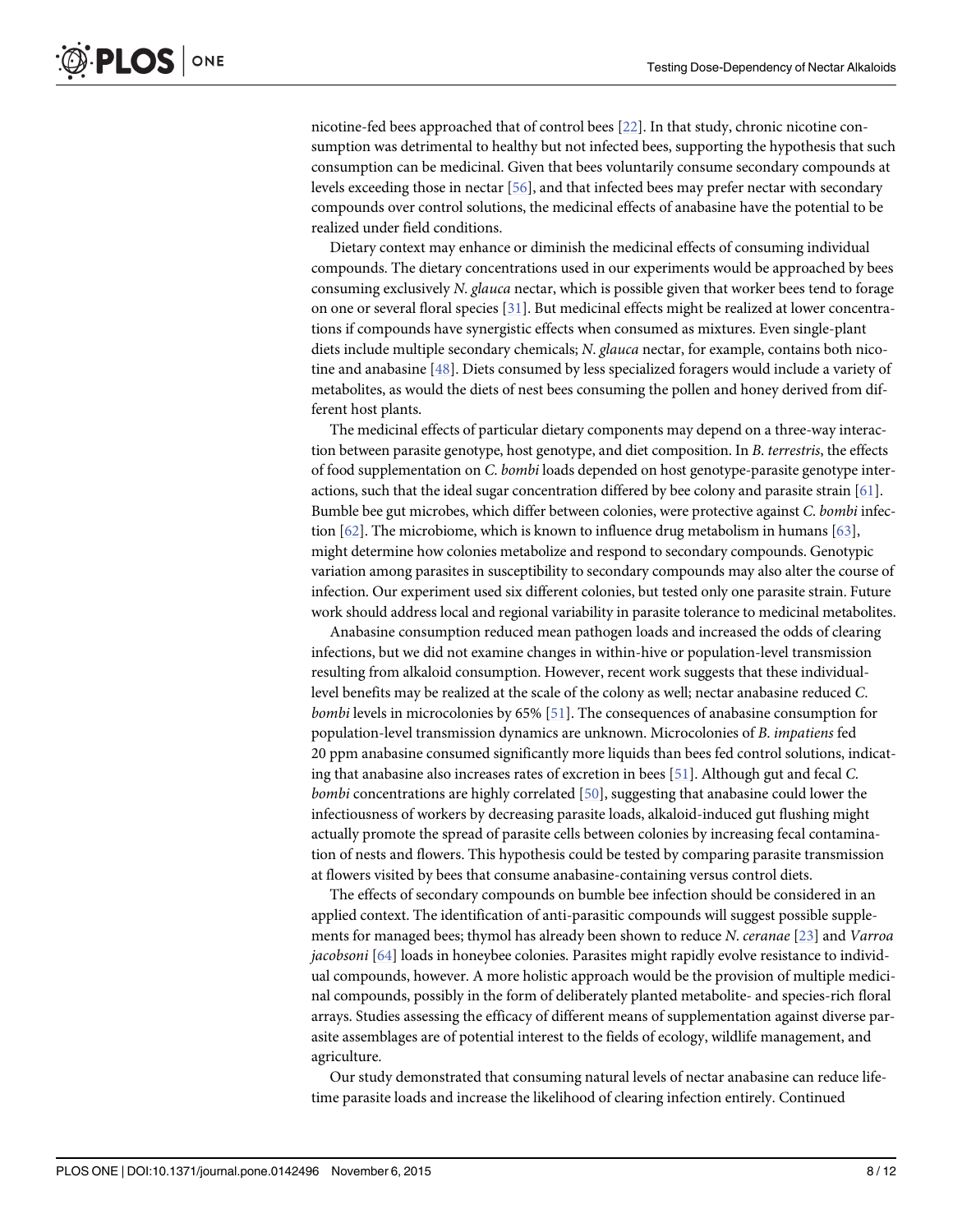<span id="page-9-0"></span>unraveling of the relationship between bee diet, parasite resistance, and pollination services would be of agricultural, ecological, and evolutionary interest. Future laboratory and field research can answer basic questions about host-parasite-plant evolution and ecology while identifying practical solutions to bee decline.

#### Supporting Information

[S1 Fig.](http://www.plosone.org/article/fetchSingleRepresentation.action?uri=info:doi/10.1371/journal.pone.0142496.s001) Diagram of bee vial and feeder. Bees were housed individually in scintillation vials with *ad libitum* access to treatment solution. A 1.5 mL microcentrifuge tube was inserted into a 10 mm diameter hole in the vial's cap. The microcentrifuge tube was filled with the appropriate anabasine solution and plugged with a 10 mm long, 10 mm diameter wick of dental cotton. The vial also had four 1 mm diameter holes in the side for ventilation. (PPTX)

[S1 Data](http://www.plosone.org/article/fetchSingleRepresentation.action?uri=info:doi/10.1371/journal.pone.0142496.s002). Data used for statistical analyses. The first worksheet contains data used for the analysis of survival time. The second worksheet contains data used for analysis of probability of infection and parasite load. The third worksheet describes the variable names in the first two worksheets.

(XLSX)

#### Acknowledgments

The authors thank Karly Regan and Karen Staple for laboratory assistance, Biobest for donating bumble bee colonies, and D. Baracchi and one anonymous reviewer for helpful feedback on the manuscript.

#### Author Contributions

Conceived and designed the experiments: WEA LSA ASL REI. Performed the experiments: WEA ASL. Analyzed the data: ECPY LSA WEA. Wrote the paper: ECPY LSA WEA REI. Reviewed and edited the manuscript: ASL.

#### **References**

- [1.](#page-2-0) Ehrlich PR, Raven PH. Butterflies and plants: a study in coevolution. Evolution. 1964; 18:586–608.
- [2.](#page-2-0) Adler LS, Seifert MG, Wink M, Morse GE. Reliance on pollinators predicts defensive chemistry across tobacco species. Ecol Lett. 2012; 15:1140–48. doi: [10.1111/j.1461-0248.2012.01838.x](http://dx.doi.org/10.1111/j.1461-0248.2012.01838.x) PMID: [22834564](http://www.ncbi.nlm.nih.gov/pubmed/22834564)
- 3. Agrawal AA. Macroevolution of plant defense strategies. Trends Ecol Evol. 2007; 22(2):103–9. doi: [10.](http://dx.doi.org/10.1016/j.tree.2006.10.012) [1016/j.tree.2006.10.012](http://dx.doi.org/10.1016/j.tree.2006.10.012) WOS:000244169200007. PMID: [17097760](http://www.ncbi.nlm.nih.gov/pubmed/17097760)
- [4.](#page-2-0) Johnson MTJ, Ives AR, Ahern J, Salminen JP. Macroevolution of plant defenses against herbivores in the evening primroses. New Phytol. 2014; 203(1):267–79. doi: [10.1111/nph.12763](http://dx.doi.org/10.1111/nph.12763) WOS:000336970200026. PMID: [24634986](http://www.ncbi.nlm.nih.gov/pubmed/24634986)
- [5.](#page-2-0) Manson JS, Rasmann S, Halitschke R, Thomson JD, Agrawal AA. Cardenolides in nectar may be more than a consequence of allocation to other plant parts: a phylogenetic study of Asclepias. Funct Ecol. 2012; 26(5):1100–10. doi: [10.1111/j.1365-2435.2012.02039.x](http://dx.doi.org/10.1111/j.1365-2435.2012.02039.x) WOS:000309391500012.
- [6.](#page-2-0) Bowers MD, Stamp NE. Chemical variation within and between individuals of Plantago lanceolata (Plantaginaceae). J Chem Ecol. 1992; 18(7):985–95. doi: [10.1007/BF00980057](http://dx.doi.org/10.1007/BF00980057) PMID: [24254142](http://www.ncbi.nlm.nih.gov/pubmed/24254142)
- [7.](#page-2-0) Agrawal AA, Hastings AP, Johnson MTJ, Maron JL, Salminen JP. Insect herbivores drive real-time ecological and evolutionary change in plant populations. Science. 2012; 338(6103):113–6. doi: [10.1126/](http://dx.doi.org/10.1126/science.1225977) [science.1225977](http://dx.doi.org/10.1126/science.1225977) WOS:000309457400065. PMID: [23042894](http://www.ncbi.nlm.nih.gov/pubmed/23042894)
- [8.](#page-2-0) Adler LS. The ecological significance of toxic nectar. Oikos. 2000; 91(3):409–20. ISI:000166777500001.
- [9.](#page-2-0) Heil M. Nectar: generation, regulation, and ecological functions. Trends Plant Sci. 2011; 16(4):191– 200. doi: [10.1016/j.tplants.2011.01.003](http://dx.doi.org/10.1016/j.tplants.2011.01.003) WOS:000290508100004. PMID: [21345715](http://www.ncbi.nlm.nih.gov/pubmed/21345715)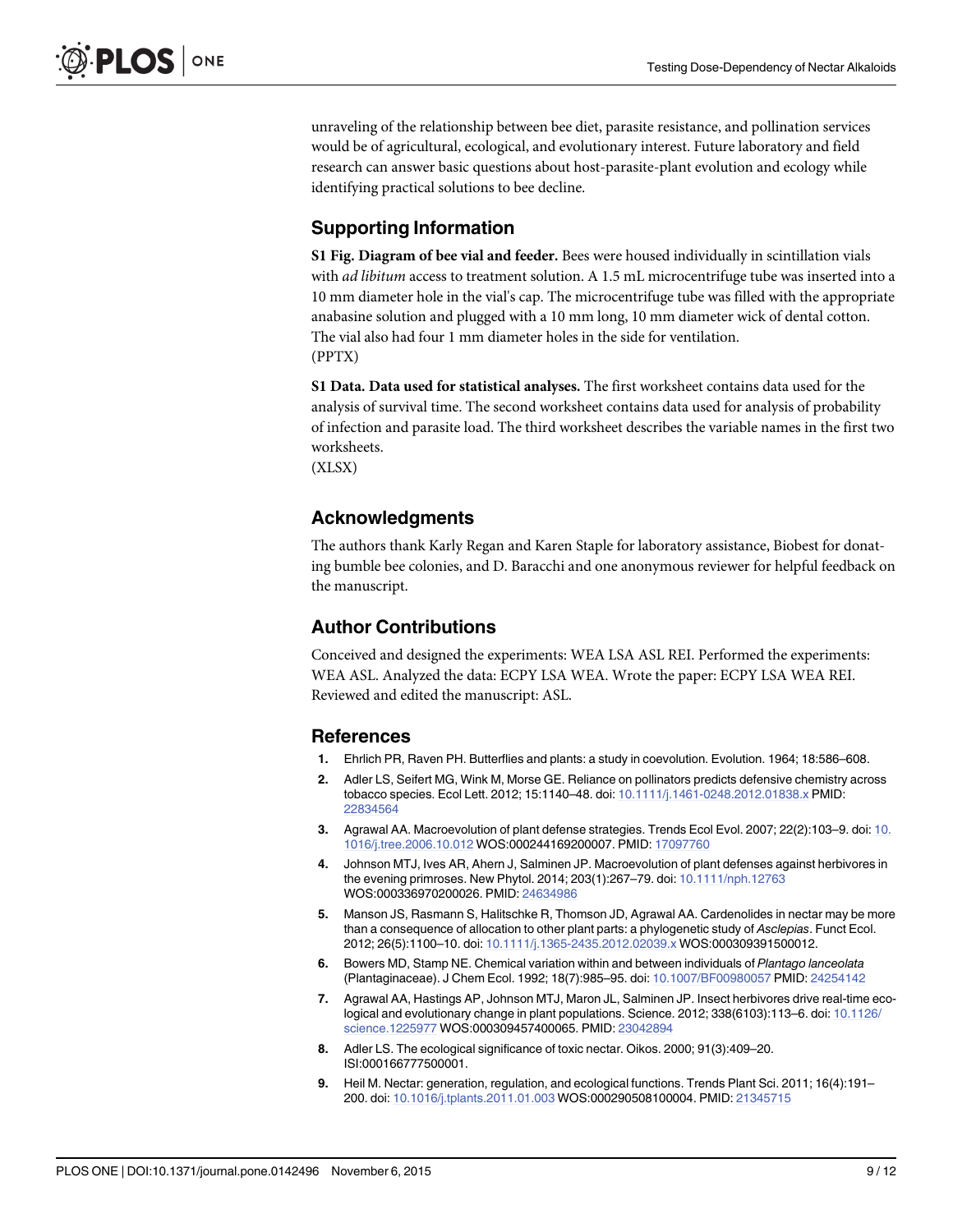- <span id="page-10-0"></span>[10.](#page-2-0) Adler LS, Wink M, Distl M, Lentz AJ. Leaf herbivory and nutrients increase nectar alkaloids. Ecol Lett. 2006; 9(8):960–7. ISI:000239510700012. PMID: [16913940](http://www.ncbi.nlm.nih.gov/pubmed/16913940)
- [11.](#page-2-0) Wright GA, Baker DD, Palmer MJ, Stabler D, Mustard JA, Power EF, et al. Caffeine in floral nectar enhances a pollinator's memory of reward. Science. 2013; 339(6124):1202–4. doi: [10.1126/science.](http://dx.doi.org/10.1126/science.1228806) [1228806](http://dx.doi.org/10.1126/science.1228806) WOS:000315709900046. PMID: [23471406](http://www.ncbi.nlm.nih.gov/pubmed/23471406)
- [12.](#page-2-0) Thomson JD, Draguleasa MA, Tan MG. Flowers with caffeinated nectar receive more pollination. Arthropod-Plant Interactions. 2015; 9:1–7. doi: [10.1007/s11829-014-9350-z](http://dx.doi.org/10.1007/s11829-014-9350-z)
- [13.](#page-2-0) Detzel A, Wink M. Attraction, deterrence or intoxication of bees (Apis mellifera) by plant allelochemicals. Chemoecology. 1993; 4(1):8–18.
- [14.](#page-2-0) Singaravelan N, Nee'man G, Inbar M, Izhaki I. Feeding responses of free-flying honeybees to secondary compounds mimicking floral nectars. J Chem Ecol. 2005; 31(12):2791–804. ISI:000234115600003. PMID: [16365705](http://www.ncbi.nlm.nih.gov/pubmed/16365705)
- [15.](#page-2-0) Hare JD. Plant genetic variation in tritrophic interactions. In: Tscharntke T, Hawkins BA, editors. Multitrophic level interactions. Cambridge: Cambridge University Press; 2002. p. 8–43.
- [16.](#page-2-0) Thaler JS. Jasmonate-inducible plant defences cause increased parasitism of herbivores. Nature. 1999; 399(6737):686–8. ISI:000080932800059.
- [17.](#page-2-0) Price PW, Bouton CE, Gross P, McPheron BA, Thompson JN, Weis AE. Interactions among three trophic levels: influence of plants on interactions between insect herbivores and natural enemies. Annu Rev Ecol Syst. 1980; 11:41–65.
- [18.](#page-2-0) Kaplan I, Thaler JS. Plant resistance attenuates the consumptive and non-consumptive impacts of predators on prey. Oikos. 2010; 119(7):1105–13. ISI:000278525800007.
- [19.](#page-2-0) Santolamazza-Carbone S, Velasco P, Soengas P, Cartea ME. Bottom-up and top-down herbivore regulation mediated by glucosinolates in Brassica oleracea var. acephala. Oecologia. 2014; 174(3):893– 907. doi: [10.1007/s00442-013-2817-2](http://dx.doi.org/10.1007/s00442-013-2817-2) WOS:000332002300026. PMID: [24352843](http://www.ncbi.nlm.nih.gov/pubmed/24352843)
- [20.](#page-2-0) Manson JS, Otterstatter MC, Thomson JD. Consumption of a nectar alkaloid reduces pathogen load in bumble bees. Oecologia. 2010; 162(1):81–9. ISI:000271736100008. doi: [10.1007/s00442-009-1431-9](http://dx.doi.org/10.1007/s00442-009-1431-9) PMID: [19711104](http://www.ncbi.nlm.nih.gov/pubmed/19711104)
- [21.](#page-2-0) Richardson LL, Adler LS, Leonard AS, Andicoechea J, Regan KH, Anthony WE, et al. Secondary metabolites in floral nectar reduce parasite infections in bumblebees. Proceedings of the Royal Society B-Biological Sciences. 2015; 282(1803). doi: [10.1098/rspb.2014.2471](http://dx.doi.org/10.1098/rspb.2014.2471) WOS:000350349100005.
- [22.](#page-2-0) Baracchi D, Brown MJF, Chittka L. Behavioural evidence for self-medication in bumblebees? [v2; ref status: indexed, [http://f1000r.es/5ep\]](http://f1000r.es/5ep). F1000Research. 2015; 4(73):1–15. doi: [10.12688/](http://dx.doi.org/10.12688/f1000research.6262.2) [f1000research.6262.2](http://dx.doi.org/10.12688/f1000research.6262.2)
- [23.](#page-2-0) Costa C, Lodesani M, Maistrello L. Effect of thymol and resveratrol administered with candy or syrup on the development of Nosema ceranae and on the longevity of honeybees (Apis mellifera L.) in laboratory conditions. Apidologie. 2010; 41(2):141–50.
- [24.](#page-2-0) Gherman BI, Denner A, Bobiş O, Dezmirean DS, M rghitaş LA, Schlüns H, et al. Pathogen-associated self-medication behavior in the honeybee Apis mellifera. Behav Ecol Sociobiol. 2014; 68(11):1777–84. doi: [10.1007/s00265-014-1786-8](http://dx.doi.org/10.1007/s00265-014-1786-8)
- [25.](#page-2-0) Tadmor-Melamed H, Markman S, Arieli A, Distl M, Wink M, Izhaki I. Limited ability of Palestine sunbirds (Nectarinia osea) to cope with pyridine alkaloids in nectar of tree tobacco, Nicotiana glauca. Funct Ecol. 2004; 18(6):844–50. ISI:000225617200011.
- [26.](#page-2-0) Kaczorowski RL, Koplovich A, Sporer F, Wink M, Markman S. Immediate effects of nectar robbing by Palestine sunbirds (Nectarinia osea) on nectar alkaloid concentrations in tree tobacco (Nicotiana glauca). J Chem Ecol. 2014; 40(4):325–30. doi: [10.1007/s10886-014-0411-7](http://dx.doi.org/10.1007/s10886-014-0411-7) WOS:000335656800011. PMID: [24692053](http://www.ncbi.nlm.nih.gov/pubmed/24692053)
- [27.](#page-2-0) Losey JE, Vaughan M. The economic value of ecological services provided by insects. Bioscience. 2006; 56(4):311–23.
- [28.](#page-2-0) Cameron SA, Lozier JD, Strange JP, Koch JB, Cordes N, Solter LF, et al. Patterns of widespread decline in North American bumble bees. Proceedings of the National Academy of Sciences. 2011; 108 (2):662–7.
- [29.](#page-2-0) Goulson D, Nicholls E, Botías C, Rotheray EL. Bee declines driven by combined stress from parasites, pesticides, and lack of flowers. Science. 2015; 2010(February):1–16.
- [30.](#page-2-0) Cordes N, Huang W-F, Strange JP, Cameron SA, Griswold TL, Lozier JD, et al. Interspecific geographic distribution and variation of the pathogens Nosema bombi and Crithidia species in United States bumble bee populations. J Invertebr Pathol. 2012; 109(2):209–16. doi: [10.1016/j.jip.2011.11.005](http://dx.doi.org/10.1016/j.jip.2011.11.005) PMID: [22119631](http://www.ncbi.nlm.nih.gov/pubmed/22119631)
- [31.](#page-3-0) Heinrich B. Bumblebee Economics: Revised Edition: Harvard University Press; 2004.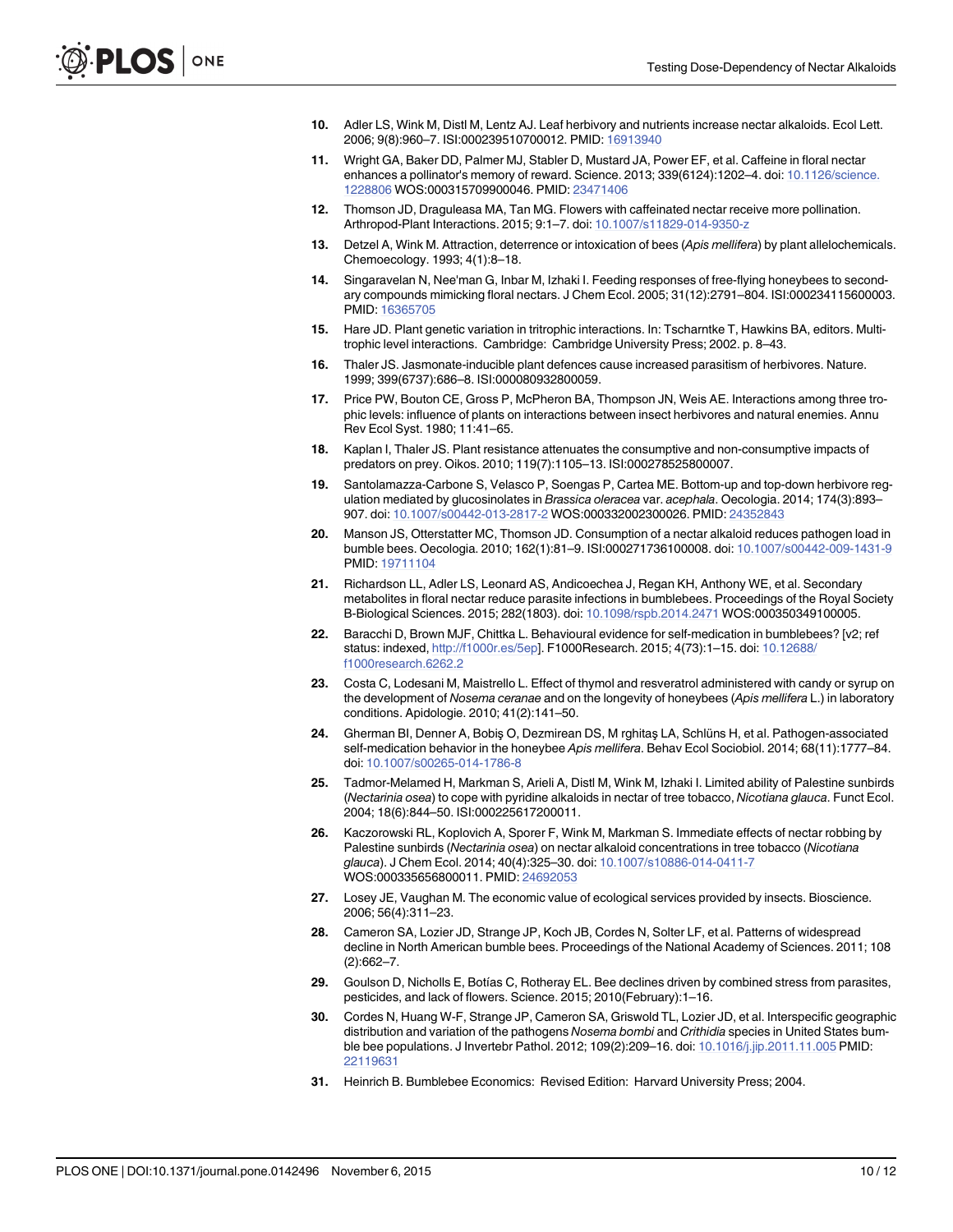- <span id="page-11-0"></span>[32.](#page-3-0) Williams P, Thorp R, Richardson L, Colla S. Bumble bees of North America. Princeton and Oxford: Princeton University Press; 2014. 208 p.
- [33.](#page-3-0) Popp M, Erler S, Lattorff HMG. Seasonal variability of prevalence and occurrence of multiple infections shape the population structure of *Crithidia bombi*, an intestinal parasite of bumblebees (Bombus spp.). Microbiologyopen. 2012; 1(4):362–72. doi: [10.1002/Mbo3.35](http://dx.doi.org/10.1002/Mbo3.35) ISI:000209077800002. PMID: [23233373](http://www.ncbi.nlm.nih.gov/pubmed/23233373)
- 34. Gillespie S. Factors affecting parasite prevalence among wild bumblebees. Ecol Entomol. 2010; 35 (6):737–47. doi: [10.1111/j.1365-2311.2010.01234.x](http://dx.doi.org/10.1111/j.1365-2311.2010.01234.x) ISI:000284170200009.
- [35.](#page-3-0) Shykoff JA, Schmid-Hempel P. Incidence and effects of four parasites in natural populations of bumble bees in Switzerland Apidologie. 1991; 22(2):117–25. WOS:A1991FP08900004.
- [36.](#page-3-0) Schmid-Hempel P. On the evolutionary ecology of host–parasite interactions: addressing the question with regard to bumblebees and their parasites. Naturwissenschaften. 2001; 88(4):147–58. doi: [10.](http://dx.doi.org/10.1007/s001140100222) [1007/s001140100222](http://dx.doi.org/10.1007/s001140100222) PMID: [11480702](http://www.ncbi.nlm.nih.gov/pubmed/11480702)
- [37.](#page-3-0) Durrer S, Schmid-Hempel P. Shared use of flowers leads to horizontal pathogen transmission. Proceedings of the Royal Society of London Series B: Biological Sciences. 1994; 258(1353):299–302.
- [38.](#page-3-0) Salathé RM, Schmid-Hempel P. The genotypic structure of a multi-host bumblebee parasite suggests a role for ecological niche overlap. PloS one. 2011; 6(8):e22054. doi: [10.1371/journal.pone.0022054](http://dx.doi.org/10.1371/journal.pone.0022054) PMID: [21853023](http://www.ncbi.nlm.nih.gov/pubmed/21853023)
- [39.](#page-3-0) Brown MJ, Schmid-Hempel R, Schmid-Hempel P. Strong context-dependent virulence in a host–parasite system: reconciling genetic evidence with theory. J Anim Ecol. 2003; 72(6):994–1002.
- [40.](#page-3-0) Liersch S, Schmid-Hempel P. Genetic variation within social insect colonies reduces parasite load. Proceedings of the Royal Society of London Series B: Biological Sciences. 1998; 265(1392):221–5.
- [41.](#page-3-0) Whitehorn PR, Tinsley MC, Brown MJ, Darvill B, Goulson D. Genetic diversity, parasite prevalence and immunity in wild bumblebees. Proceedings of the Royal Society B: Biological Sciences. 2011; 278 (1709):1195–202. doi: [10.1098/rspb.2010.1550](http://dx.doi.org/10.1098/rspb.2010.1550) PMID: [20926436](http://www.ncbi.nlm.nih.gov/pubmed/20926436)
- [42.](#page-3-0) Gegear RJ, Otterstatter MC, Thomson JD. Does parasitic infection impair the ability of bumblebees to learn flower-handling techniques? Animal Behaviour. 2005; 70(1):209–15.
- [43.](#page-3-0) Gegear RJ, Otterstatter MC, Thomson JD. Bumble-bee foragers infected by a gut parasite have an impaired ability to utilize floral information. Proceedings of the Royal Society B: Biological Sciences. 2006; 273(1590):1073–8. PMID: [16600883](http://www.ncbi.nlm.nih.gov/pubmed/16600883)
- [44.](#page-3-0) Pavia C, Pierre A, Nowakowski J. Antimicrobial activity of nicotine against a spectrum of bacterial and fungal pathogens. J Med Microbiol. 2000; 49(7):675. PMID: [10882095](http://www.ncbi.nlm.nih.gov/pubmed/10882095)
- [45.](#page-3-0) Wink M. Interference of alkaloids with neuroreceptors and ion channels. Studies in natural products chemistry. 2000; 21:3–122.
- [46.](#page-3-0) Campbell F, Sullivan W, Smith C. The relative toxicity of nicotine, anabasine, methyl anabasine, and lupinine for culicine mosquito larvae. J Econ Entomol. 1933; 26(2):500–9.
- [47.](#page-3-0) Yothers MA, Griffin SW. Tests of rotenone, anabasine, nicotine, and other insecticides against the woolly apple aphid and the apple aphid. J Econ Entomol. 1940; 33(5):800–3.
- [48.](#page-3-0) Tadmor-Melamed H, Markman S, Arieli A, Distl M, Wink M, Izhaki I. Limited ability of Palestine sunbirds (Nectarinia osea) to cope with pyridine alkaloids in nectar of tree tobacco Nicotiana glauca. FUNC-TIONAL ECOLOGY. 2004; 18(6):844–50.
- [49.](#page-4-0) Fokt H, Pereira A, Ferreira A, Cunha A, Aguiar C. How do bees prevent hive infections? The antimicrobial properties of propolis. Current Research, Technology and Education Topics in Applied Microbiology and Microbial Biotechnology. 2010; 1:481–4493.
- [50.](#page-4-0) Otterstatter M, Thomson J. Within-host dynamics of an intestinal pathogen of bumble bees. Parasitology. 2006; 133(6):749.
- [51.](#page-4-0) Richardson LL, Adler LS, Leonard AS, Henry K, Anthony W, Manson JS, et al. Secondary metabolites in floral nectar reduce parasite infections in bumble bees. Proceedings of the Royal Society B: Biological Sciences. 2015; 282:20142471. doi: [10.1098/rspb.2014.2471](http://dx.doi.org/10.1098/rspb.2014.2471) PMID: [25694627](http://www.ncbi.nlm.nih.gov/pubmed/25694627)
- [52.](#page-4-0) Müller C, Blackburn T, Schmid-Hempel P. Field evidence that host selection by conopid parasitoids is related to host body size. Insectes Soc. 1996; 43(3):227–33.
- [53.](#page-5-0) R Core Team. R: A language and environment for statistical computing. Vienna, Austria: R Foundation for Statistical Computing; 2014.
- [54.](#page-5-0) Therneau TM. R package coxme: Mixed effects cox models.: R package version 2.2–5; 2015.
- [55.](#page-5-0) Lesnoff M, Lancelot R. R package aod: Analysis of overdispersed data. R package version 1.3; 2012.
- [56.](#page-6-0) Tiedeken EJ, Stout JC, Stevenson PC, Wright GA. Bumblebees are not deterred by ecologically relevant concentrations of nectar toxins. The Journal of experimental biology. 2014; 217(9):1620–5.